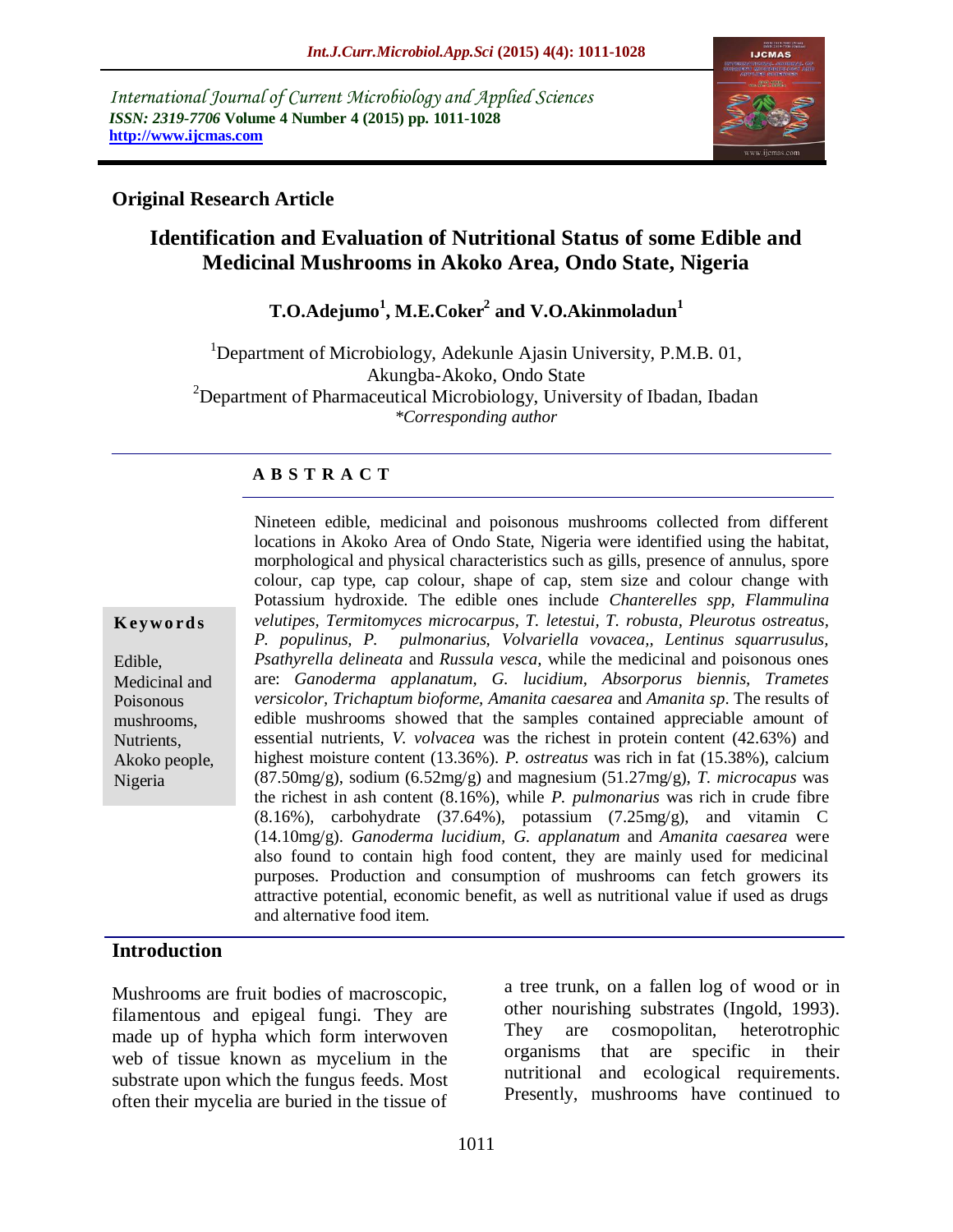generate a lot of interest, and this is mainly in the areas of their use as food (Chang, 1980), to cure of diseases (Rambelli and Menini, 1983; Oei, 1991; Buswell and Chang, 1993; Stamets, 1993), in bioremediation and as important item of commerce (Smith, 1972; Stamets, 1993). Out of the 14,000 species of mushrooms known, 2,000 are safe for human consumption, and about 650 of these possess medicinal values (Rai et al., 1988). According to Aletor (1995), Fasidi (1996) and Okwulehie and Odunze (2004), mushrooms are rich in protein, minerals and vitamins. The protein content of mushrooms has been reported to be twice that of vegetables and four times that of oranges (Bano, 1993), significantly higher than those of wheat (Aletor, 1990), and of high nutritional quality comparing favourably with meat, egg and milk (Thatoi and Singdevsachan, 2014). It is not surprising therefore that Okwulehie and Odunze (2004) reported that the increased demand for mushrooms could be contingent upon the phenomenal rise in the unit costs of the conventional sources of animal proteins. They have been found to be relatively much cheaper than beef, pork and chicken that contain similar nutrients (Adejumo and Awosanya, 2005). The crude fibre contents values reported by many authors, suggest that mushrooms are potential sources of dietary fibers (Crisan and Sands, 1978; Kurasawa et al., 1982). According to (Alofe et al., 1996), regular consumption of mushroom could increase protein intake. The authors also reported that mushrooms are better source of crude protein than some protein rich Nigerian foods such as shelled melon seeds and groundnuts.

In Nigeria many species of mushrooms are popular and acceptable to the people, which they collect from the wild, either from the forest floor on decayed wood and soil

grassland in the rainy season (April to September), and marketed along major highways and urban centers. They are cooked and used for various soup preparations or are sun-dried or smoked for preservation. Mushroom hunting used to be a popular hobby among the village youths, who use it as a source of income. Many edible species have been described and identified in Nigeria (Oso, 1975, 1977, Zoberi, 1972, Alabi, 1991). Although, in some quarters in Nigeria and most African countries, mushrooms have been associated with negative event (allergy) (Yongabi et al., 2004).

The common mushrooms in Nigeria include *Termitomyces, Pleurotus, Lentinus, Lenzites, Trametes, Ganoderma, Pycnoporus, Coriolopsis* and others (Aletor, 1993., Alofe et al., 1996; Ola and Oboh, 2001). In most parts of Africa, consumption of mushrooms by many people is based on their organoleptic properties such as aroma, taste, flavour and texture and not on the nutritional and medicinal properties (Osemwegie et al., 2006). *Pleurotus* species are edible mushrooms commonly known as oyster mushrooms. *Pleurotus* species contain high amounts of Glyco-Amino Butyric Acid (GABA) and ornithine. GABA is a nonessential amino acid that functions as a neuro transmitter, whereas ornithine is a precursor in the synthesis of arginine (Manzi et al., 1999). They grow widely in the tropical and subtropical rainforests (Chirinang and Intarapichet, 2009). *Pleurotus* species can be used industrially for mycoremediation purposes; its cultivation can play an important role in managing organic wastes whose disposal has become a problem (Das and Mukherjee, 2007). *P. tuber-regium* is a common species in southern part of Nigeria and it is useful in some combinations to cure headache, stomach ailments, colds and fever (Oso,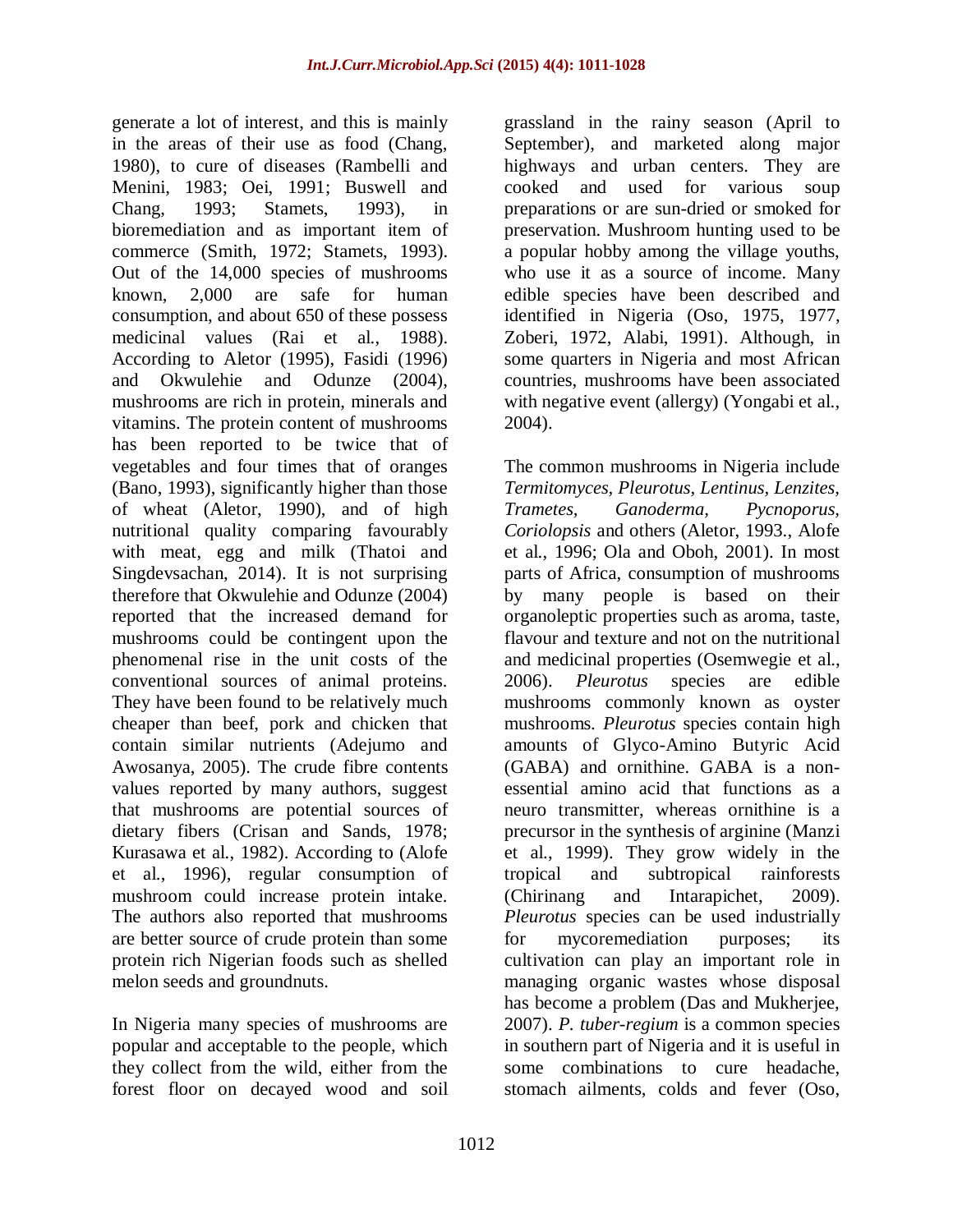1977) asthma, smallpox and high blood pressure (Fasidi and Olorunmaiye, 1994; Oso, 1977) and for bioremediation purposes (Adenipekun, 2008), while *Lentinus tuberregium* and *L. tigrinus* are used for treating dysentery and blood cleansing respectively. *Auricularia* species have been traditionally used for treating hemorrhoids and various stomach ailments (Chang and Buswell, 1996). *Chanterelles*, *Boletus edulis* and *Lactarius* spp. are used for killing flies, while the puffballs (*Calvatia gigantea*) are used for healing wounds (Harkonen, 1998; Delena, 1999). They are also recommended to diabetic and anemic persons, owing to their low carbohydrate and high folic acid content. Some mushrooms are reputed to possess anti-allergic, anticholesterol, antitumor and anti-cancer (Jiskani, 2001).

*Termitomyces species* is a well-known edible mushroom in Nigeria. They are known to have high protein content (31.4- 36.4%) (Ogundana and Fagade,1982). These mushrooms make their appearance after heavy rains and grow in contact with termite nests in forest soil. They usually appear between the months of April through October. In Nigeria, most information on *Termitomyces* species have been on the nutrient and antinutrient compositions (Aletor, 1993; Alofe et al., 1996; Ola and Oboh, 2000; 2001). It has also been found that *Termitomyces* species are important source of enzymes such as xylanase, amylase and cellulase (Khowala and Sengupta, 1992). The nutritional values of *T. clypetus* include carbohydrates (32%), proteins (31%), ascorbic acid (10-14%) and anti-oxidants (Ogundana and Fagade,1982), while the ability of water-soluble polysaccharide isolated from *T. striatus* to activate splenocytes at dose of 10 μg/ml had been demonstrated (Mondal et al., 2006). In essence, *Termitomyces* species has been found to be of great economic importance.

Mushrooms are rich in protein, very low in simple carbohydrates, rich in high molecular weight complex carbohydrates (polysaccharides), high in antioxidants. They lack cholesterol and they are a good source of some B vitamins-riboflavin (B2), niacin (B3), and pantothenic acid (B5) - as well as ergosterols (which upon exposure to ultraviolet light convert to vitamin (D2). They're high in dietary fiber, with edible varieties ranging from 20 percent fiber (by dry weight) for *Agaricus* species (such as button mushrooms) up to 50 percent for *Pleurotus* species (such as the phoenix oyster) (Ayodele and Okhuoya, 2007). They are good sources of essential mineralsespecially selenium, copper, and potassiumelements important for immune function and for producing antioxidants to reduce free radicals. Mushrooms also contain numerous medicinal compounds such as triterpenoids, glycoprotein`s, natural antibiotics, enzyme inhibitors that fortify health (Okhuoya, 1995). They also appear to be a good source of vitamins, including thiamine, riboflavin, niacin, biotin and ascorbic acid, and of minerals. Although most fresh mushrooms are 90% water, they can vary in their individual moisture content, so it's best to look at them in terms of dry weight (Ayodele and Okhuoya, 2007). *Ganoderma* spp, *Lentinus edodes*, *Pleurotus* spp, *Coriolus* spp, and *Schizophyllum* spp are well known examples of medicinal mushrooms (Sanchita, 2008). A species of mushroom (*Inonotus obliges*) was used in folk medicine to treat cancers (Chung et al., 2010). A species of *Pleurotus* was confirmed to have chemopreventive effect on inflammation-associated colon carcinogenesis induced 2-amino-1-methyl-6 phenylimibazol, pyridine and promoted by dextran sodium sulfate (Jedinak et al*.*, 2010). Novel Medicinal mushroom blend suppresses growth and invasiveness of human breast cancer cells. According to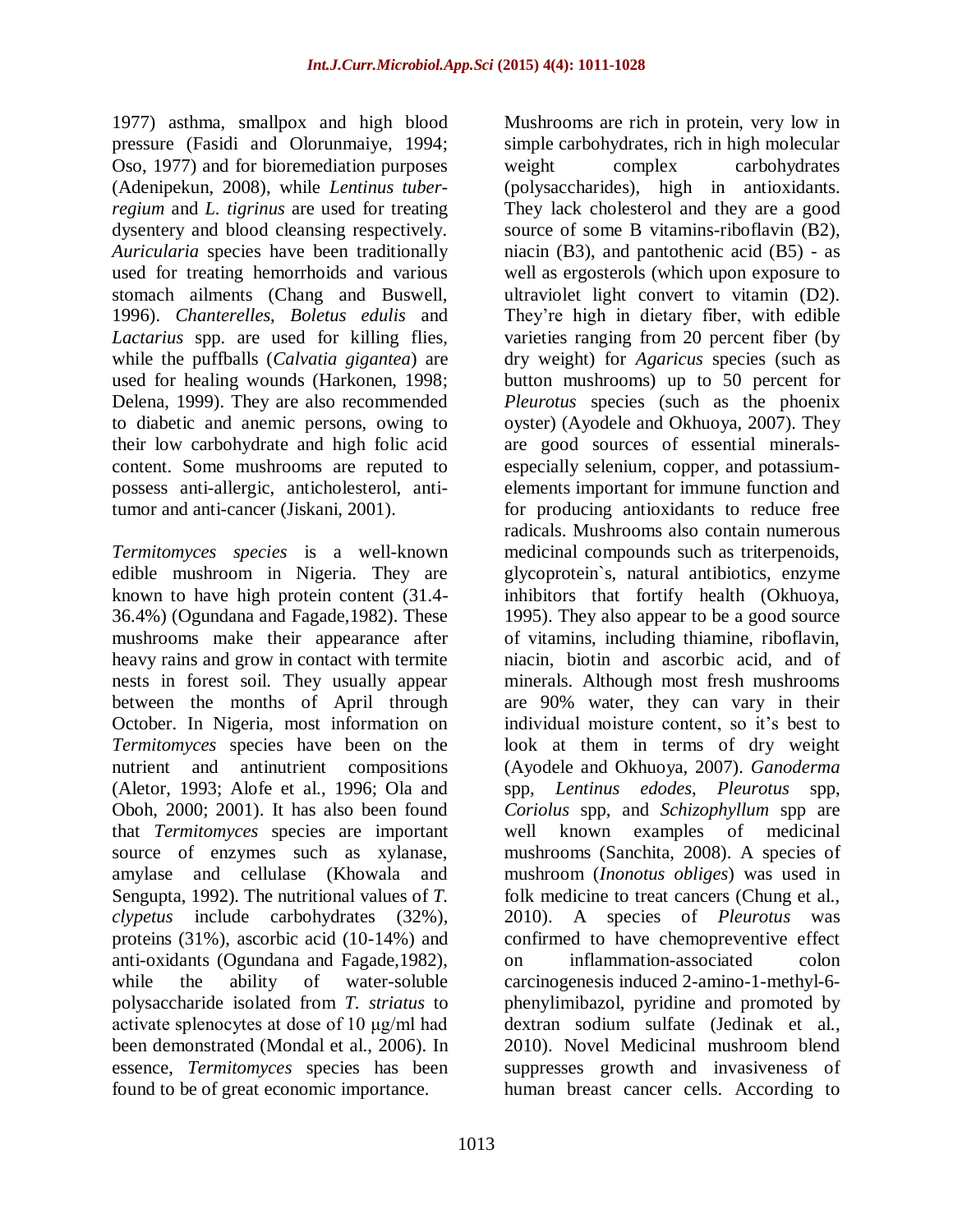Alofe et al. (1996), regular consumption of mushroom decrease the incidence of pyrogenic related disease called pimples, which is linked with cowpea consumption among the Nigerian adolescents.

Among the problems of mushroom resource exploration and exploitation in Africa is the lack of infrastructure and technical supports from national and international agencies, scarcity of mushroom scientists, poor political and legislative support, poor knowledge of mushroom biodiversity due to death of mushroom taxonomists and bad press reports (Labarère and Menini, 2000). African nations are seldom listed among the largest producers and exporters of edible mushrooms and mushroom products (Chang and Miles, 1991; Flegg, 1992). The aim of this study was to assess the potential of edible mushrooms in Akoko Community, as well as determining their nutritional status on the basis of their chemical composition.

### **Materials and Methods**

### **Collection of edible Mushrooms**

The fully matured mushroom species were collected from different parts of Akoko North-west (Arigidi and Ogbagi), Akoko South-west (Akungba-Akoko and Oka), Akoko North-east (Ikare and Ugbe), Akoko South-east (Isua and Epinmi). The photographs of the specimen were taken and the substratum of the mushroom was uprooted with the aid of a scalpel. The mushrooms were immediately transported to the Department of Microbiology`s laboratory, Adekunle Ajasin University Akungba–Akoko where it was preserved in formaldehyde (formalin), oven-dried at  $60^{\circ}$ C and kept on the shelf for further analysis.

### **Identification of the samples**

Identification of the samples was done macroscopically and microscopically.

Macroscopic identification will be based on colour, odour, morphological characteristics and also the cap of the collected mushroom species where applicable was cut off and placed gill-side-down overnight, a powdery impression reflecting the shape of the gills (or pores, or spines, and others.) was formed (when the fruit body was sporulating) (Wasser, 2007). The colour of the powdery print [\(spore print\)](http://en.wikipedia.org/wiki/Spore_print) was used for identification.

Microscopic examinations (spore shape), Spores of collected mushroom species was collected from their spore print where applicable and mounted on a glass slide using lacto phenol in cotton blue. The prepared slide will be viewed progressively under the objective lens. The identification of the species will be done according to the above systematical criteria obtained from macroscopic and microscopic examination.

### **Proximate analysis of the samples**

Fresh samples of the mushrooms were used to determine moisture content using the method of A.O.A.C., (1980). Ash content was done as described by AOAC (1990), while Crude fibre was determined using the method of Pearson, 1976. Crude protein was determined by modified Kjeldhal method (Bradstreet, 1965), while fat content and carbohydrate were determined using AOAC, 1995).

### **Results and Discussion**

Table 1 shows identification of twelve edible mushrooms from Akoko Local Governments. They include *Chanterelles spp*, *Flammulina velutipes*, *Termitomyces robusta*, *Pleurotus pulmonarius*, *Volvariella volvacea*, *Lentinus squarrosulus*, *Termitomyces microcarpus*, *Psathyrella delineata*, *P. populinus*, *Russula vesca*, *Termitomyces letestui* and *P. ostreatus*. All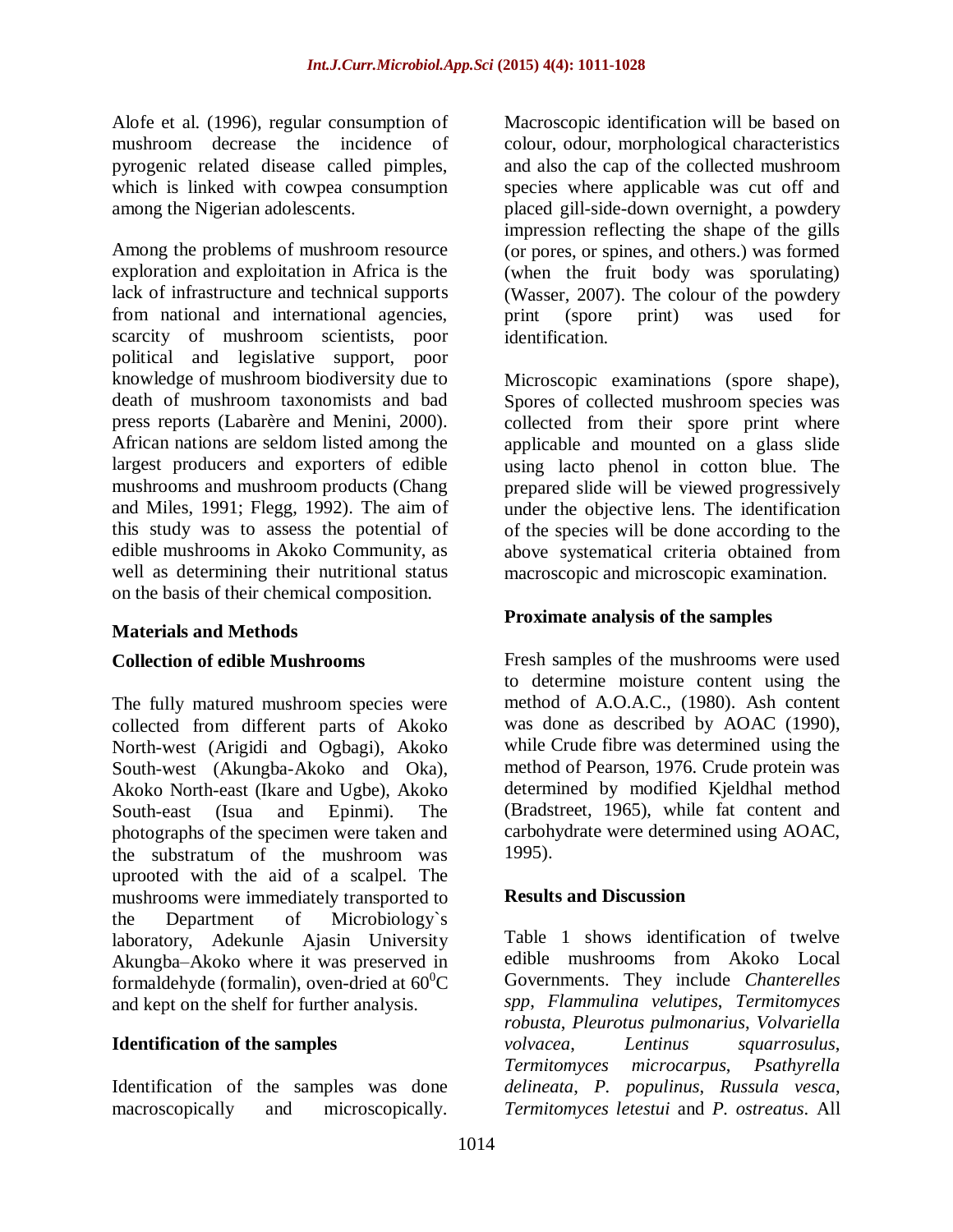these mushrooms showed no colour change with KOH, confirming that they are edible ones which can be found on the soil or dead wood. Among these mushrooms, only *V. volvacea* had annulus. The stem and cap sizes ranged between 1 to 12 cm. The shape of the cap of *Chanterellus* spp, *F. velutipe*, *T. robusta*, *T. microcarpus*, *L. squarrosulus*, *Psathyrella delineata*, *R.* vesca, *T. letestui*, and *P. pulmonarius* were tapering, *P. pulmonarius* and *populinus* appeared short, while *V. volvacea* had club shape (Plate 1). The spore colour of *Chanterellus* spp, *T. robusta*, *Psathyrella delineata*, *P. ostreatus* were brown, those of *F. velutipes* and *R. vesca* were cream, and those of *P. pulmonarius*, *T. microcarpus*, *L. squarrosulus*, *P. populinus* and *P. ostreatus* were white. The spore colour of only *V. volvacea* appeared pinkish brown.

The stem colour of *Chanterellus* spp, and *V. volvacea* were brown, *T. letestui*, *F. velutipes*, *T. robusta* were cream, *P*. *populinus*, *P. pulmonarius*, *L. squarrosulus*, *Psathyrella delineata*, *R. vesca* and *P. ostreatus* were white. The shape of cap of *Chanterellus* spp, *T.* robusta, *P. pulmonarius*, *T. microcarpus* were flat, *F. velutipes*, *T. letestui* were convex, *L. squarrusulus* and *P. populinus* were kidney shaped, *V. volvacea* was conical, while *P. ostreatus* was offset. The variation in the spacing of gills was also observed. Gills of *Chanterellus* spp, *P. pulmonarius*, *T. microcarpus*, *R. vesca*, and *T. letestui*, were widely spread, *F. velutipes*, *V. volvacea*, *Psathyrella delineata* were closely spaced, *T. robusta*, *P. populinus*, *L. squarrosulus*, and *P. ostreatus* were crowded.

Table 2 shows identification of medicinal/poisonous mushrooms. Seven mushrooms were identified. They include G*anoderma applanatum, Ganoderma lucidium, Absorporus biennis, Trichaptum* 

*bioforme, Trametes versicolor, Amanita caesarea* and *Amanita spp.* (Plate 2). All the mushrooms changed colours ranging from black, yellowish and white in reaction to KOH confirming that they were non edible, but poisonous. The size of these mushrooms ranged between 5 and 15cm.

Table 3 shows proximate analysis of five edible mushrooms. *V. volvacea* had the highest in both the crude protein (42.63%) and moisture contents (12.36%). *P. pulmonarius* was also observed to have the highest carbohydrate content (37.64%) and highest crude fibre (8.16%). *T. microcarpus* had the highest ash content (24.19%), while the highest fat content (15.38%) was observed in *P. ostreatus*. However, the least crude protein of 23.63% was observed for *P. pulmonarius*, 7.12% moisture content for *P. ostreatus*, 8.27% carbohydrate content for *T. Microcarpus*, and 5.14% crude fibre content for *Volvariella volvacea,* 5.65% ash content for *P. ostreatus,* while *T. robusta* had the least fat content (9.07%).

Table 4 shows the minerals and vitamin C composition. *P. ostreatus* had the highest calcium content (87mg/100g), highest sodium content (6.25mg/100g), highest magnesium content (51.27mg/100g), *P. pulmonarius* had the highest potassium content (7.25mg/100g), highest vitamin C (14.10mg/100g). *V. volvacea* was observed to have the lowest contents in calcium (37.15mg/100g), sodium (1.58mg/100g), potassium (2.62mg/100g) and vitamin C (6.57mg/100g), while *P. pulmonarius* had the least magnesium content (20.75mg/100g).

Table 5 shows different chemical composition of the identified medicinal/poisonous mushrooms. Among these are the heavy metals including arsenic, lead, mercury, cadmium, organic acid (citric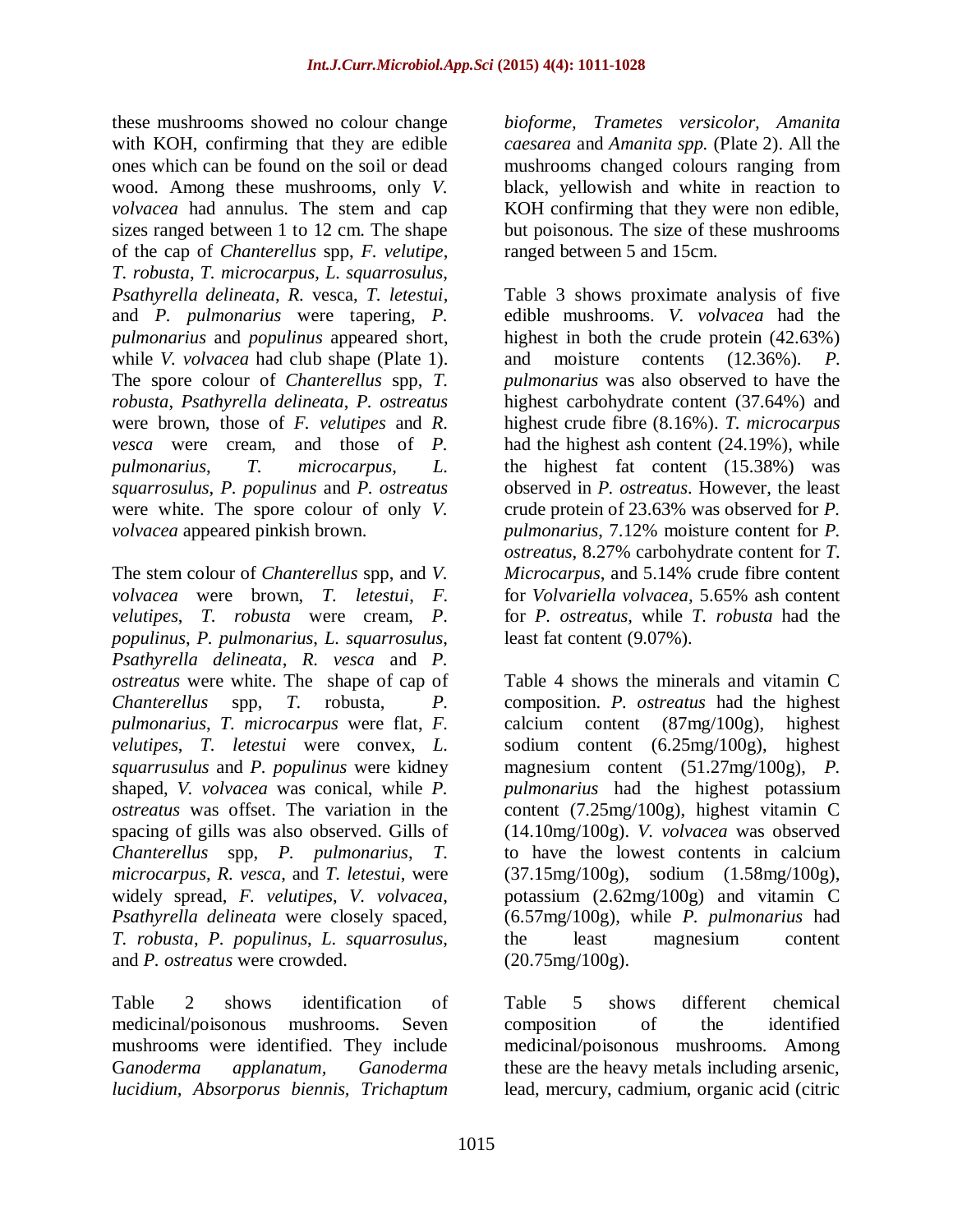acid, malic acid, succinic acid) and ergosterol in *Amanita caesaria* and *Amanita* spp. and polysaccharides in *Ganoderma applanatum, Ganoderma lucidium* and *Trametes versicolor.*

Mycophagy or acceptance and consumption of mushrooms vary from one state to another in Nigeria. The mushroom consumption patterns across the states appear to be directly related to availability of wild edible species, with high level of importance attached to its use as food or sold in local markets to augment family income (Osemwegie et al., 2010). The above statement is also true for Akoko land, and it is in agreement with other reports that mushrooms are used as foods and medicine (Odebode, 2005). In this study a total of twelve edible mushrooms were identified, these include *Chanterellus spp*, *Flammulina velutipes*, *Termitomyces robusta*, *Pleurotus pulmonarius*, *Volvariella volvacea*, *Lentinus squarrosulus*, *Termitomyces microcarpus*, *Psathyrella delineata*, *Pleurotus ostreatus*, *Pleurotus populinus*, *Russula vesca* and *Termitomyces letestui.*

The occurrence of some of these species has been reported by several workers, including *T. letestui* and *T. microcarpus* (Harkonen et al., 1995), *T. robusta* (Buyck, 1994), *V. volvacea (*Oei, 2003) and *Pleurotus* species (Elliott, 1991).

The relatively high carbohydrate contents recorded in *P. pulmonarius*, *P. ostreatus* and *T. robusta* (Table 3) was a proof of their being highly nutritious and good for human consumption. This is in line with the report obtained by Marlow Foods Ltd. (2001) on their study on mycoproteins, which shares much of its value with mushrooms, especially in their nutritional composition (Trinci, 1992). The high moisture content of some of the mushrooms obtained in this

work (7.12 to 12.36%) is an indication that fresh mushrooms cannot be kept for a long time, as high water activity enhances microbial growth (Aletor, 1995). The fat contents obtained (9.07 to 15.38%), especially for *P. ostreatus* was higher than those reported by Crisan and Sands (1978), Kalac (2009) and Aletor (1995).

The protein contents of mushrooms have been reported to vary according to the genetic structure of species, the physical and chemical differences of the growing medium (Sanme et al., 2003). This result is in agreement with the report of Fasidi and Kadiri (1990) for *V. volvacea* and Ola and Oboh (2001) for *T. Robusta,* where higher protein contents were observed. The protein content of edible mushroom has been claimed to be twice that of onion (14%), cabbage (1.4%), potatoes (1.6%), and four to six times that of oranges (1.0%) and apple (0.3%). Therefore, in terms of the relative amount of crude protein, mushroom rank above the aforementioned vegetables and cereal foods (Crisan and Sands*,* 1978, Chang and Miles 1989). In this study, the high fiber content obtained for *V. volvacea* (5.14%) compared favourably with those earlier reported by Obodai, 1992.

The vitamin content is an important factor in the overall nutritional value of food, because of its antioxidant and therapeutic properties; therefore ascorbic acid (vitamin C) is a valuable food component (Bernas and Jawarska, 2006). The mushroom species in this present study contained a relatively high amount of vitamin C. Those obtained in *Pleurotus pulmonarius* is similar to the results reported for cultivated *Pleurotus spp* (Bernas and Jawarska, 2006), while those of *V. volvacea* obtained fell within the range of those reported in the previous studies on cultivated *Volvariella* spp (FAO, 1972)*.*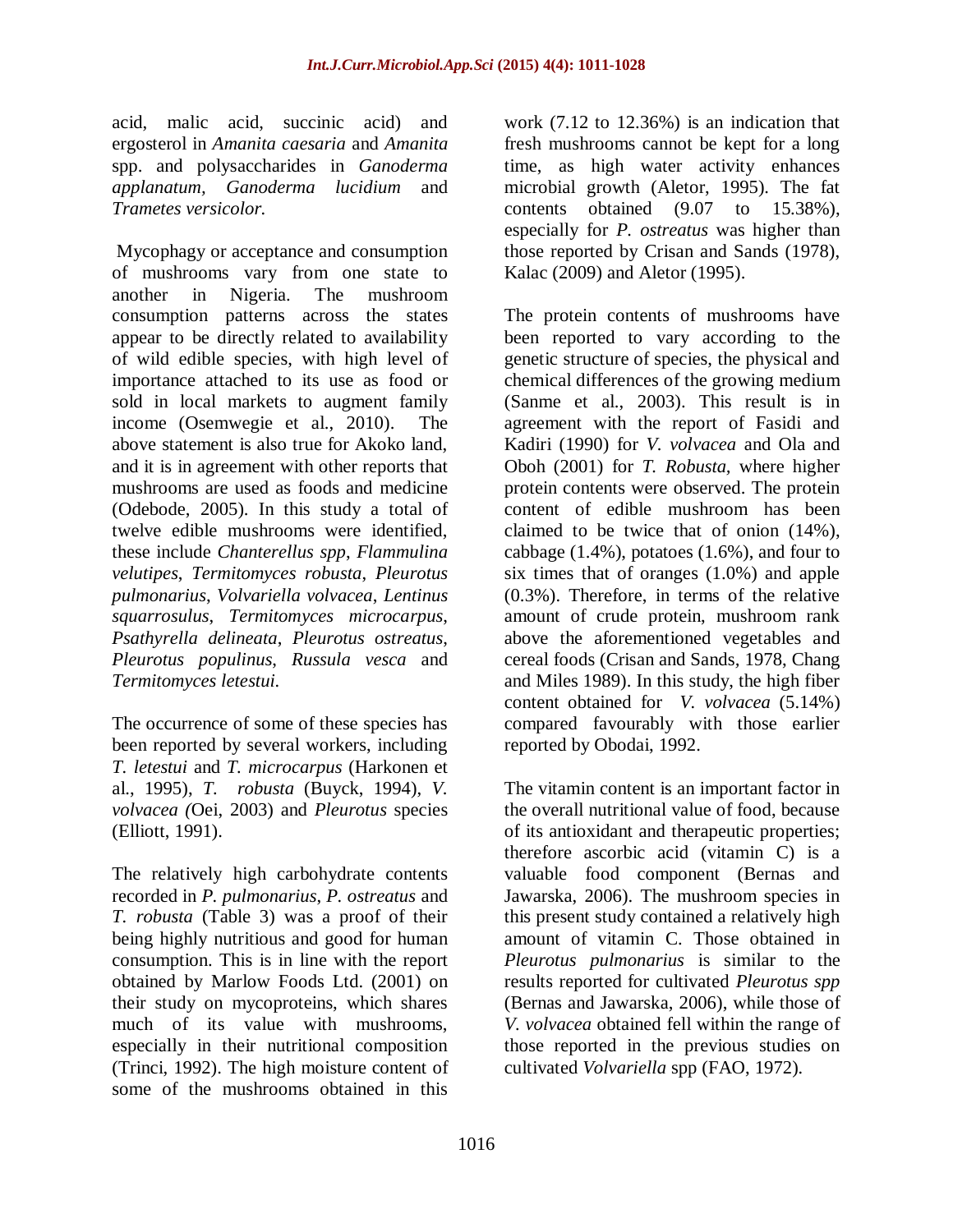# **Table.1** Identification of Edible Mushroom

| <b>Sample</b>             | <b>Location</b>        | Habitat      | <b>Gills</b>     | Cap<br>color            | <b>Shape of</b><br>cap | Cap<br>size     | <b>Stem</b><br>color | <b>Shape</b><br>of stem | <b>Stem</b><br>size | <b>Annulus</b> | <b>Spore</b><br>print | <b>Colour</b><br>change<br>with<br><b>KOH</b> |
|---------------------------|------------------------|--------------|------------------|-------------------------|------------------------|-----------------|----------------------|-------------------------|---------------------|----------------|-----------------------|-----------------------------------------------|
| <b>Chanterelles</b>       | <b>AKNW</b>            |              | widely           |                         |                        |                 |                      |                         |                     |                |                       |                                               |
| spp                       | Arigidi                | Soil         | spaced           | <b>Brown</b><br>reddish | Flat                   | 5cm             | <b>Brown</b>         | tapering                | 12cm                | Absent         | <b>Brown</b>          | None                                          |
| Flammulina                | <b>AKSW</b>            | dead         | closely          | to                      |                        | $1.5 -$         |                      |                         |                     |                |                       |                                               |
| velutipes<br>Termitomyces | Oka<br><b>AKNE</b>     | wood         | spaced           | brownish                | Convex                 | 1 <sub>cm</sub> | Cream                | tapering                | 10cm                | Absent         | cream                 | None                                          |
| robusta                   | Ikare                  | Soil         | Crowded          | brown                   | Flat                   | 10cm            | Cream                | tapering                | 8cm                 | Absent         | brown                 | None                                          |
| Pleurotus                 | <b>AKNE</b>            | dead         | widely           |                         |                        |                 |                      |                         |                     |                |                       |                                               |
| pulmonarius               | Ugbe                   | wood         | spaced           | White                   | Flat                   | $2 - 2.5$       | White                | short                   | 1 <sub>cm</sub>     | Absent         | white                 | None                                          |
| Volvariella               | <b>AKSW</b>            | dead         | closely          | grayish                 |                        |                 | whitish to           | club                    |                     |                | pinkish               |                                               |
| volvacea<br>Termitomyces  | Akungba<br><b>AKSW</b> | wood         | spaced<br>widely | brown                   | Conical                | $3-6cm$         | brownish             | shape                   | $2-5cm$             | Present        | brown                 | None                                          |
| microcarpus<br>Lentinus   | Akungba<br><b>AKSW</b> | Soil<br>dead | spaced           | White                   | Flat<br>kidney         | 1 <sub>cm</sub> | White                | tapering                | 4cm                 | Absent         | White                 | None                                          |
| squarrosulus              | Akungba                | wood         | Crowded          | White<br>reddish        | shape                  | $5-7cm$         | White                | tapering                | 5cm                 | Absent         | White                 | None                                          |
| Psathyrella               | <b>AKSW</b>            | dead         | closely          | to                      |                        |                 |                      |                         |                     |                |                       |                                               |
| delineata                 | Akungba                | wood         | spaced           | brownish                | Conical                | 1 <sub>cm</sub> | White                | tapering                | 4cm                 | Absent         | <b>Brown</b>          | None                                          |
| Pleurotus                 | <b>AKNW</b>            | dead         | Crowded          | White                   | flat or                | $6.5 -$         | White                | short                   | $1-$                | Absent         | White                 | None                                          |
| populinus                 | Arigidi                | wood         |                  |                         | kidney<br>shape        | 7cm             |                      |                         | 1.5cm               |                |                       |                                               |
| Russula                   | <b>AKSW</b>            | dead         | widely           | reddish                 |                        |                 |                      |                         |                     |                |                       |                                               |
| vesca                     | Oka                    | wood         | spaced           | blue                    | Flat                   | $3-4cm$         | White                | tapering                | 4cm                 | Absent         | Cream                 | None                                          |
| Termitomyces              | <b>AKSW</b>            |              | widely           |                         | convex to              | $1.5 -$         |                      |                         |                     |                |                       |                                               |
| letestui                  | Oka                    | Soil         | spaced           | <b>Brown</b>            | flat                   | 7cm             | Creamy               | tapering                | 6cm                 | Absent         | <b>Brown</b>          | None                                          |
| Pleurotus                 | <b>AKSW</b>            | dead         |                  | whitish                 |                        |                 |                      |                         |                     |                |                       |                                               |
| ostreatus                 | Akungba                | wood         | Crowded          | grey                    | Offset                 | 5cm             | White                | tapering                | 8cm                 | Absent         | White                 | None                                          |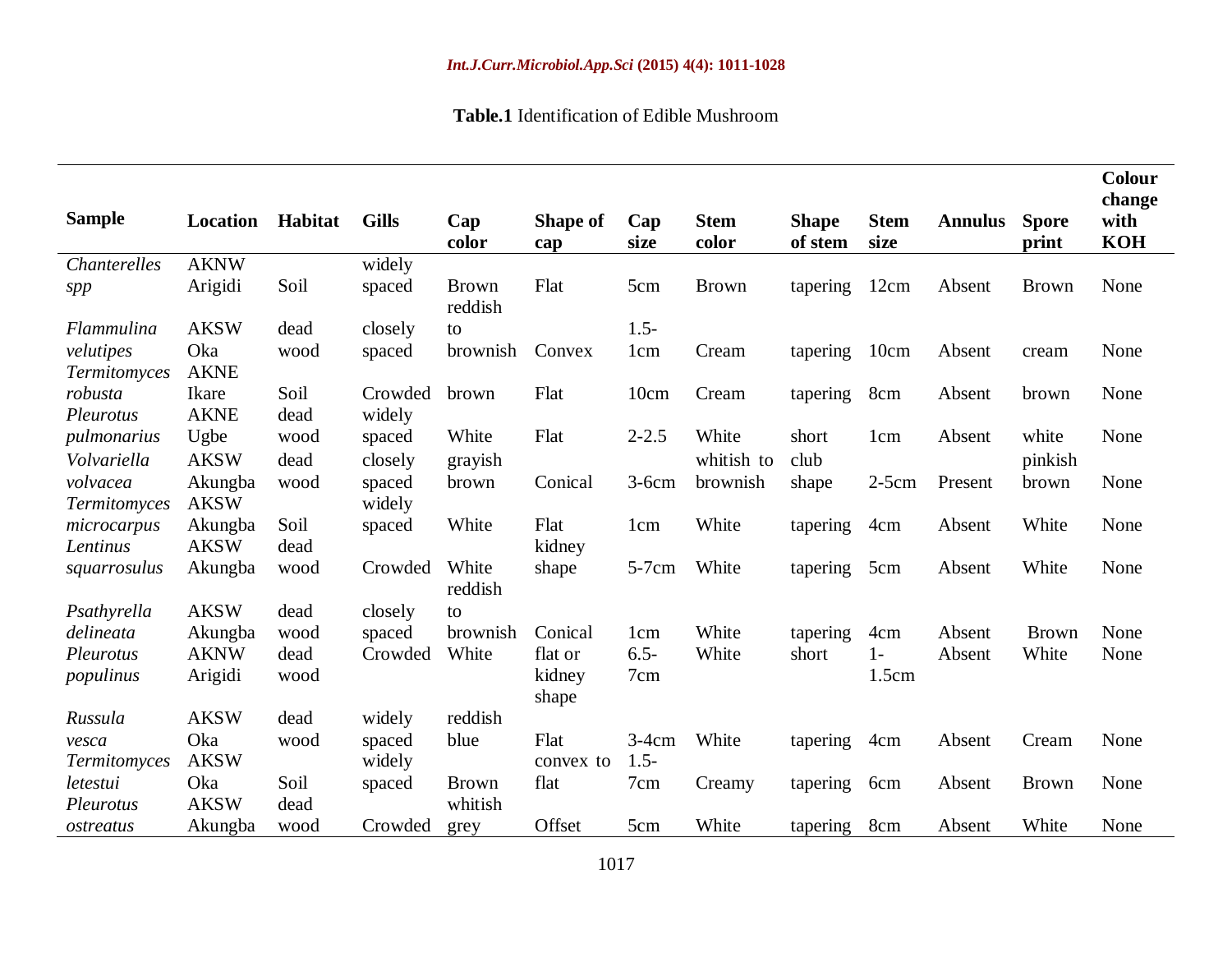| <b>Sample</b>                 | Location                 | Habitat      | <b>Stem</b><br>colour     | <b>Shape of Cap</b> | Cap<br><b>Size</b> | <b>Spore</b><br><b>Print</b>     | <b>Color</b><br>change<br>with<br><b>KOH</b> |
|-------------------------------|--------------------------|--------------|---------------------------|---------------------|--------------------|----------------------------------|----------------------------------------------|
| Ganoderma<br>applanatum       | Akoko<br>NEast,<br>Ugbe  | Dead<br>wood | White,<br>dirty<br>yellow | Rudimentary         | $5-$<br>25cm       | Dingy<br>brown                   | Flesh<br>and<br>tube black                   |
| Ganoderma<br>lucidium         | Akoko<br>SW,<br>Arigidi  | Dead<br>wood | Brown or<br>yellow        | Hemispherical       | $5-$<br>15cm       | Yellow<br>or brown               | <b>Black</b>                                 |
| Absorporus<br>biennis         | Akoko<br>NW,<br>Oke Agbe | Dead<br>wood | White to<br>cream         | Lateral             | $5-$<br>20cm       | White,<br>cream or<br>yellow     | <b>Black</b>                                 |
| Trichaptum<br>bioforme        | Akoko<br>SE, Isua.       | Hard<br>wood | White and<br>cream        | Absent              | Up to<br>6cm       | White                            | Yellowish<br>in flesh<br>and cap<br>with KOH |
| <b>Trametes</b><br>versicolor | Akoko<br>SW, Oka         | Hard<br>wood | Whitish,<br>grayish       | Absent              | $5-$<br>15cm       | Whitish,<br>tough and<br>leather | Yellowish                                    |
| Amanita<br>caesarea           | Akoko<br>SW,<br>Akungba  | Hard<br>wood | Yellowish                 | Convex              | $5-$<br>15cm       |                                  | Whitish on<br>flesh                          |
| Amanita spp.                  | Akoko<br>NW, Irun        | Hard<br>wood | Yellowish                 | Convex              | $5-$<br>15cm       |                                  | Whitish on<br>flesh                          |

## **Table.2** Identification of Medicinal/Poisonous mushrooms

**Table.3** Proximate composition of edible mushrooms

| <b>Sample</b>                      | <b>Moisture</b><br>$(\%)$ | Ash $(\% )$ | <b>Crude</b><br>protein<br>$\left( \frac{0}{0} \right)$ | <b>Crude</b><br>fibre $(\% )$ | Fat $(\% )$ | Carbohydrate<br>$(\%)$ |
|------------------------------------|---------------------------|-------------|---------------------------------------------------------|-------------------------------|-------------|------------------------|
| Pleurotus<br>ostreatus             | 7.12                      | 5.65        | 32.31                                                   | 5.97                          | 15.38       | 33.57                  |
| <i>Termitomyces</i><br>robusta     | 11.40                     | 13.71       | 41.19                                                   | 5.27                          | 9.07        | 19.36                  |
| Volvariella<br>volvacea            | 12.36                     | 16.10       | 42.63                                                   | 5.14                          | 10.60       | 13.17                  |
| <i>Termitomyces</i><br>microcarpus | 9.69                      | 24.19       | 38.14                                                   | 5.92                          | 13.81       | 8.27                   |
| Pleurotus<br>pulmonarius           | 10.99                     | 7.95        | 23.63                                                   | 8.16                          | 11.63       | 37.64                  |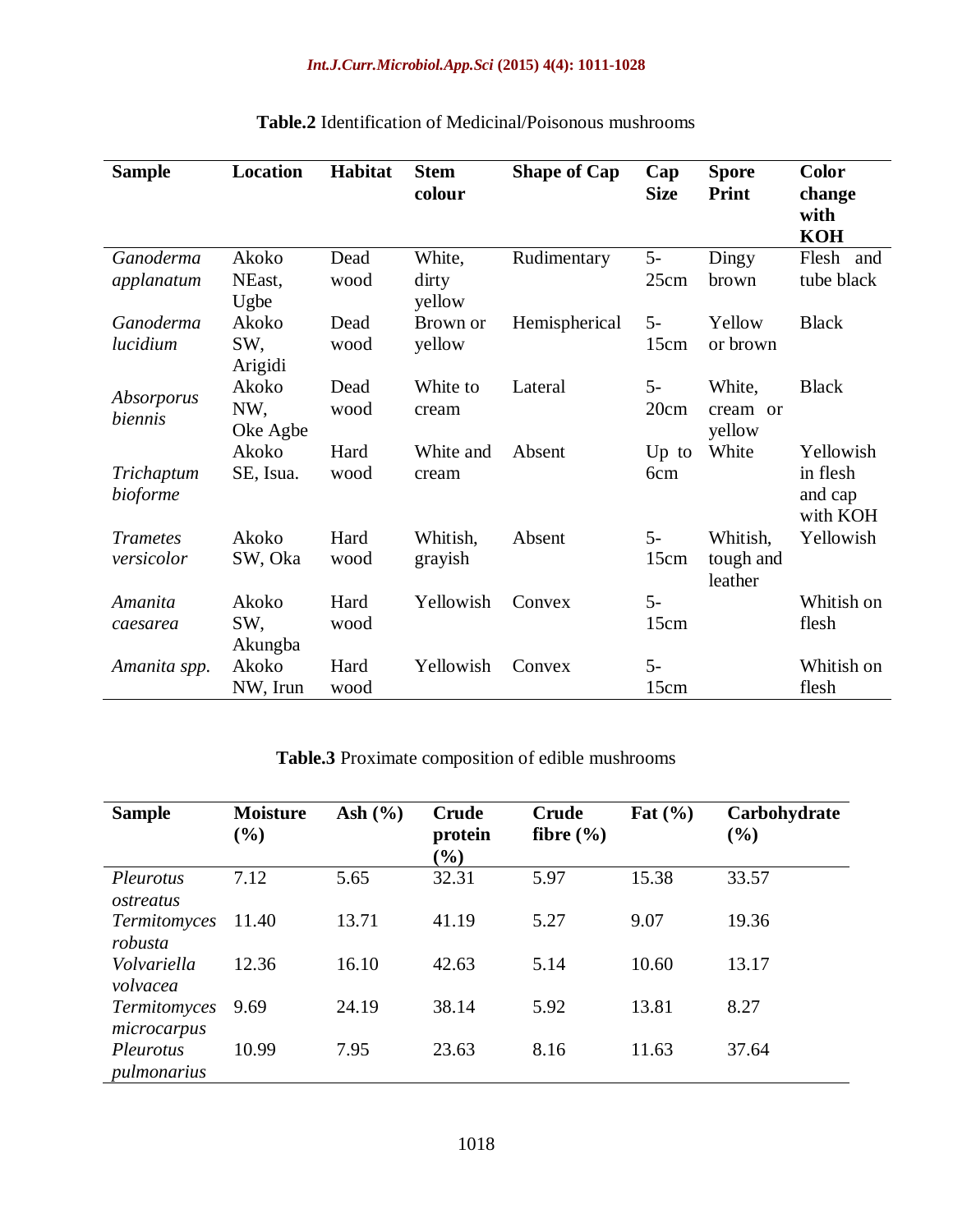| <b>Sample</b>               | Calcium<br>(mg/100g) | Sodium<br>(mg/100g) | <b>Potassium</b><br>(mg/100g) | <b>Magnesium</b><br>(mg/100g) | Vitamin C |
|-----------------------------|----------------------|---------------------|-------------------------------|-------------------------------|-----------|
| Pleurotus<br>ostreatus      | 87.50                | 6.52                | 2.68                          | 51.27                         | 10.16     |
| Termitomyces<br>robusta     | 54.10                | 3.92                | 4.56                          | 32.42                         | 10.25     |
| Volvariella<br>volvacea     | 37.15                | 1.58                | 2.62                          | 25.22                         | 6.57      |
| Termitomyces<br>microcarpus | 38.45                | 2.67                | 4.34                          | 40.75                         | 12.15     |
| Pleurotus<br>pulmonarius    | 40.25                | 3.59                | 7.25                          | 20.75                         | 14.10     |

# **Table.4** Minerals and Vitamin C composition of edible mushrooms

**Table.5** Chemical composition of medicinal/poisonous mushrooms

| m Mushroom identified<br><b>IDENTIFIED</b> | <b>Chemical composition</b>                                              | <b>References</b>                                            |
|--------------------------------------------|--------------------------------------------------------------------------|--------------------------------------------------------------|
| Abortiporus biennis                        | Thiols, oxalate, laccase                                                 | Jarosz-Wilkołazka et al., 1998                               |
| Amanita caesarea                           | Heavy metals<br>(arsenic, lead, mercury, cadmium),                       | Valentao et al., 2005                                        |
|                                            | Organic acid (citric acid, malic,<br>succinic acid), Ergosterol          |                                                              |
| Ganoderma applanatum                       | Saponins, flavonoids, cardiac<br>glycosides, phenols, glycopeptides,     | Manasseh et al., 2012<br>Wu and Wang, 2009                   |
|                                            | sterols                                                                  | Mazzio and Soliman, 2010,<br>Kim et al., 2008                |
| Ganoderma lucidium                         | Polysacchrides, peptidoglycans,                                          | Kim et al., 2006, Zhang and                                  |
|                                            | triterpenes, ganoderic acid, steroids,<br>phenols, nucleotides, minerals | Tang, 2008, Borchers et al.,<br>1999. Sanodiya et al., 2009. |
| Trichaptum bioforme                        | <b>Biformin</b>                                                          | Zjawiony (2004)                                              |
| Trametes versicolor                        | Polysaccharide Kureha (PSK)                                              | Dong et al., 1997                                            |
| Amanita spp                                | Heavy metals (arsenic, lead, mecury,                                     | Jarosz-Wilkołazka et al., 2008                               |
|                                            | cadmiun), organic acid (citric acid,                                     |                                                              |
|                                            | malic acid, succinic acid), Ergosterol                                   |                                                              |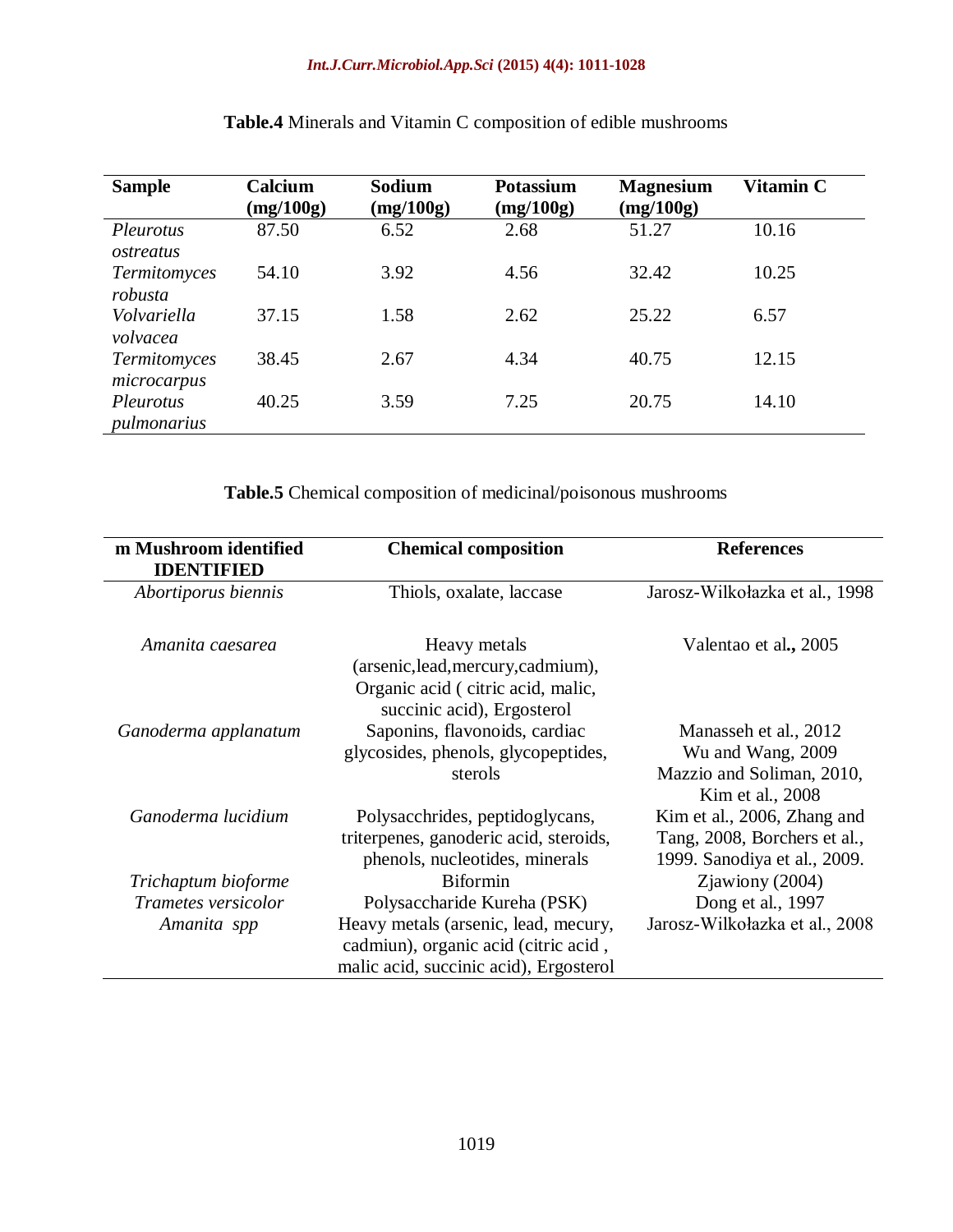# **Plate.1** Photograph of Edible Mushroom

















(e) *Pleurotus populinus* (f) *Pleurotus ostreatus* (g) *Termitomyces microcarpus* (h) *Cantherellus spp*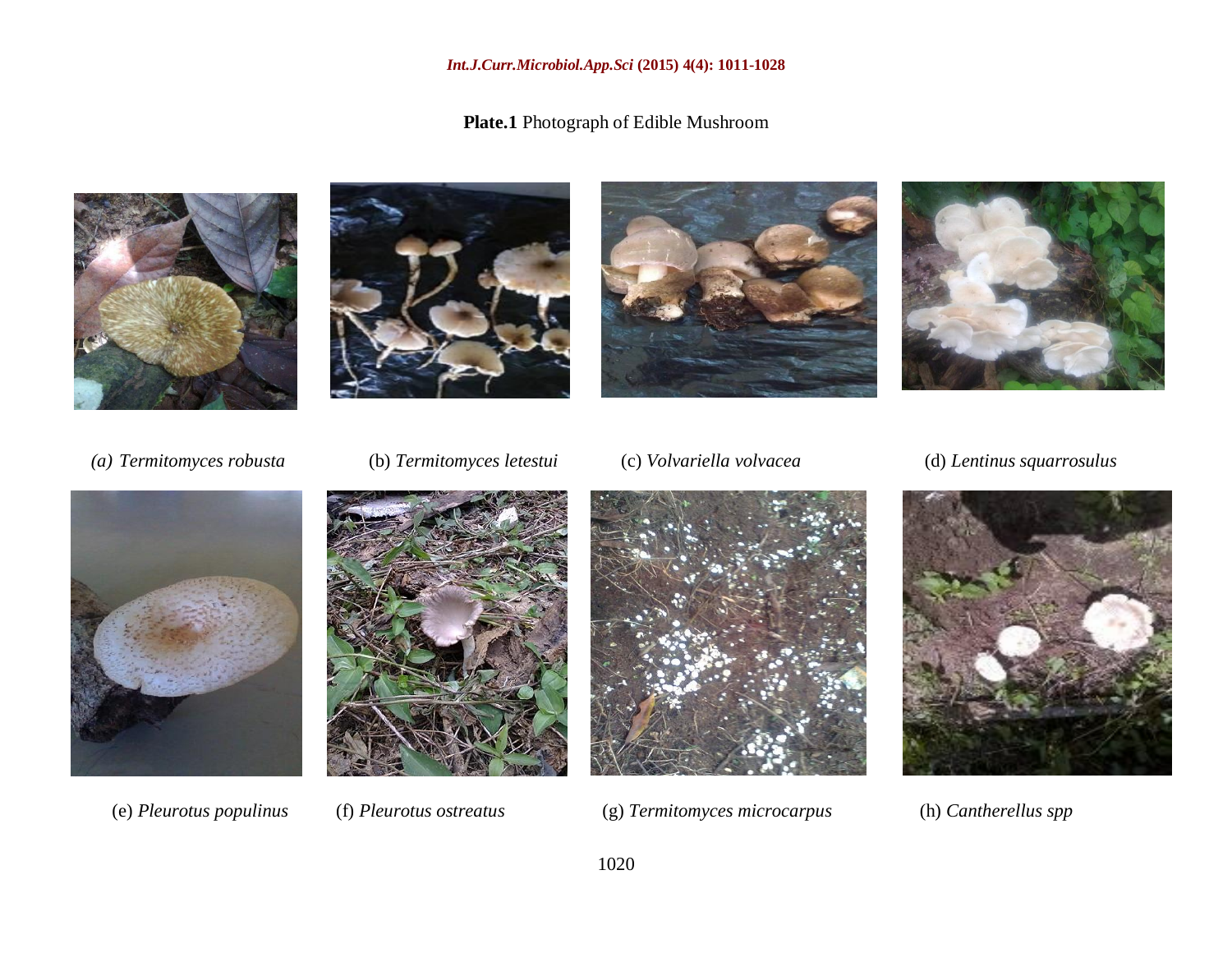# **Plate.1** Photograph of Edible Mushrooms contd









(k)*Pleurotus pulmonarius* (l) *Russula vesca*

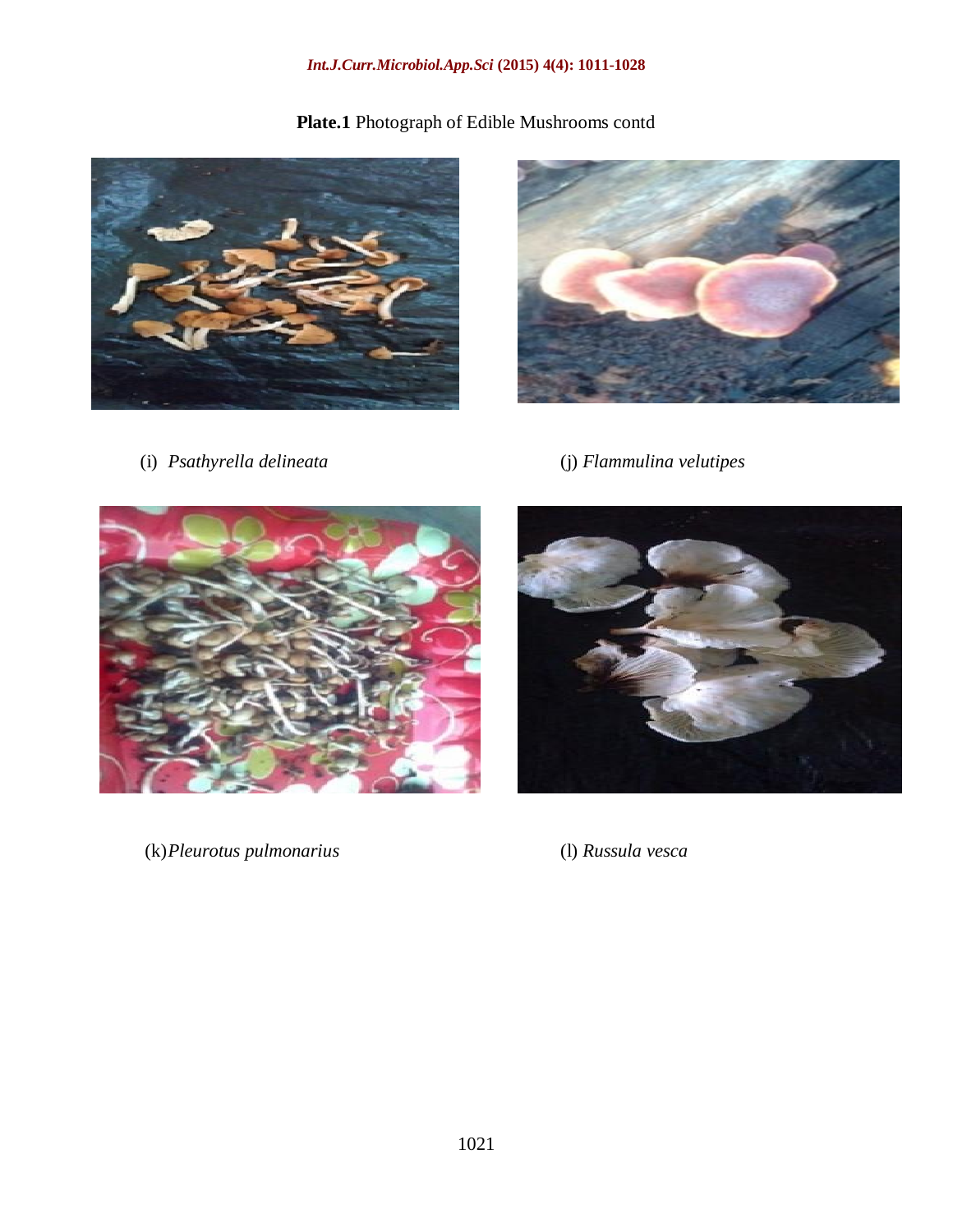**Plate.2** Photograph of Medicinal/Poisonous Mushrooms





(a) *Ganoderma applanatum* (b) *Ganoderma lucidium* (c) *Trichaptum bioforme* (d) *Amanita caesarea*







(e) *Trametes versicolor* (f) *Amanita* spp (g) *Absorporus bienni*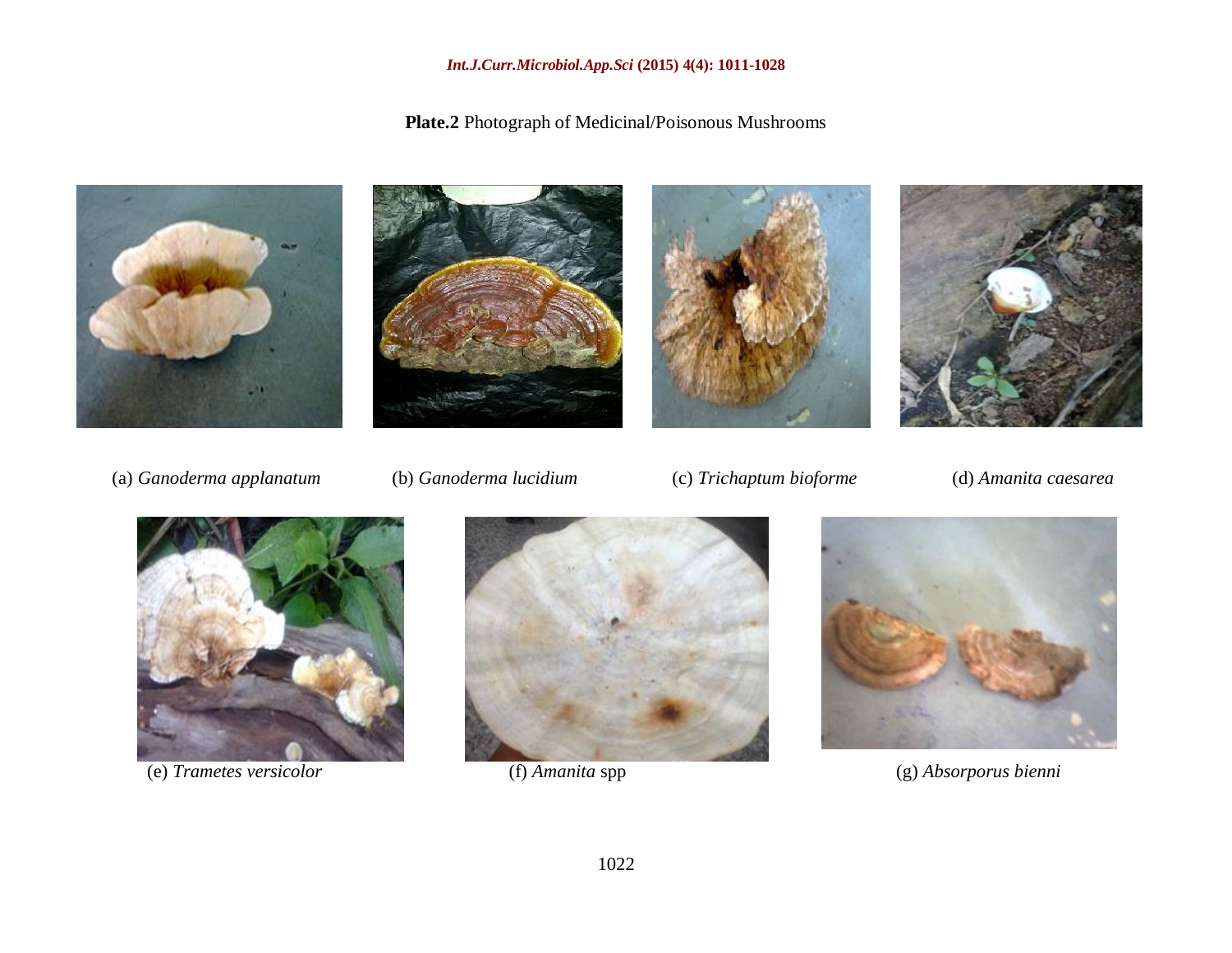Mushrooms are known to contain calcium, potassium, magnesium, phosphorus and sodium and these elements are very important in human nutrition. They are required in repairing worn-out cells, strong bone and teeth, building blood cells and maintaining osmotic balance (WHO, 1996). The results on nutritionally valuable minerals show that the five mushrooms species were rich in calcium and magnesium. This is in agreement with the reports of analysis of cultivated mushrooms like *P. ostreatus* (Mattila et al*.,* 2001). *V. volvacea* was observed to have low calcium, sodium, potassium and vitamin C. Minerals in the diet are required for metabolic reactions, transmission of nerve impulses, rigid bone formation and regulation of water and salt balance among others.

Some mushrooms like *Ganoderma lucidium and Ganoderma applanatum* are being used for their medicinal importance. These have been found to contain phytochemicals such as tannins and saponin. Edeoga and Eriata (2001) observed powerful effect of alkaloids in animal physiology and showed their considerable pharmacological activities. Alkaloids and their synthetic derivatives are used as basic medicinal agents for analgesic antispasmodic and bactericidal effect (Stary, 1998). Also, phenols are useful as they form the main constituents of most antiseptics and disinfectants. Thus the presence of phenolic compounds in the mushrooms species may be the reason for the antifungal, antiseptic and therapeutic properties (Gill, 1992).

The presence of flavonoids in the mushrooms indicates their medicinal value too. Flavonoids have antioxidants properties against free radical scavengers which prevent oxidative cell damage and have strong anticancer activity (Okwu, 2004). The high content of saponin in the mushroom is useful in medicinal and

pharmaceutical industry due to its foaming ability that produces frothy effect in the food industry. Tannin concentration detected in the mushrooms have been found to possess' astringent properties, which hasten the healing of wounds and inflamed mucous membrane (Okwu, 2004). Mushrooms are great sources of medicines but they can also concentrate heavy metals, especially if their culture is proximate to an industrialized area (Wu et al., 1996). Pollutants from air and water can be taken up from soil and passed directly into the mycelial network [\(www.purejoyplanet.com\)](http://www.purejoyplanet.com/), therefore they should be grown organically

Eating mushrooms gathered in the wild is risky. More generally, and particularly with gilled mushrooms, separating edible from poisonous species requires meticulous attention to details; there is no single trait by which all toxic mushrooms can be identified, nor one by which all edible mushrooms can be identified. Additionally, even edible mushrooms may produce [allergic](http://en.wikipedia.org/wiki/Allergy) reactions in susceptible individuals, from a mild [asthmatic](http://en.wikipedia.org/wiki/Asthma) response to severe [anaphylactic](http://en.wikipedia.org/wiki/Anaphylaxis) shock.

The knowledge of mushroom identification through their morphological characteristics, spore sprint and other mushroom guides had provided a means differentiating poisonous from edible mushrooms. As the population of the world continue to increase, the amount of food and the level of medicinal care available to individual become limiting, especially those living in the less developed countries, edible mushrooms constitute a cost effective means of supplementing the nutrition of majority of humans. Mushrooms in Nigeria are underutilized; steps must be taken to bring about maximum and sustainable exploitation. The proximate analyses indicated the presence of proteins, fat and carbohydrate in all the samples.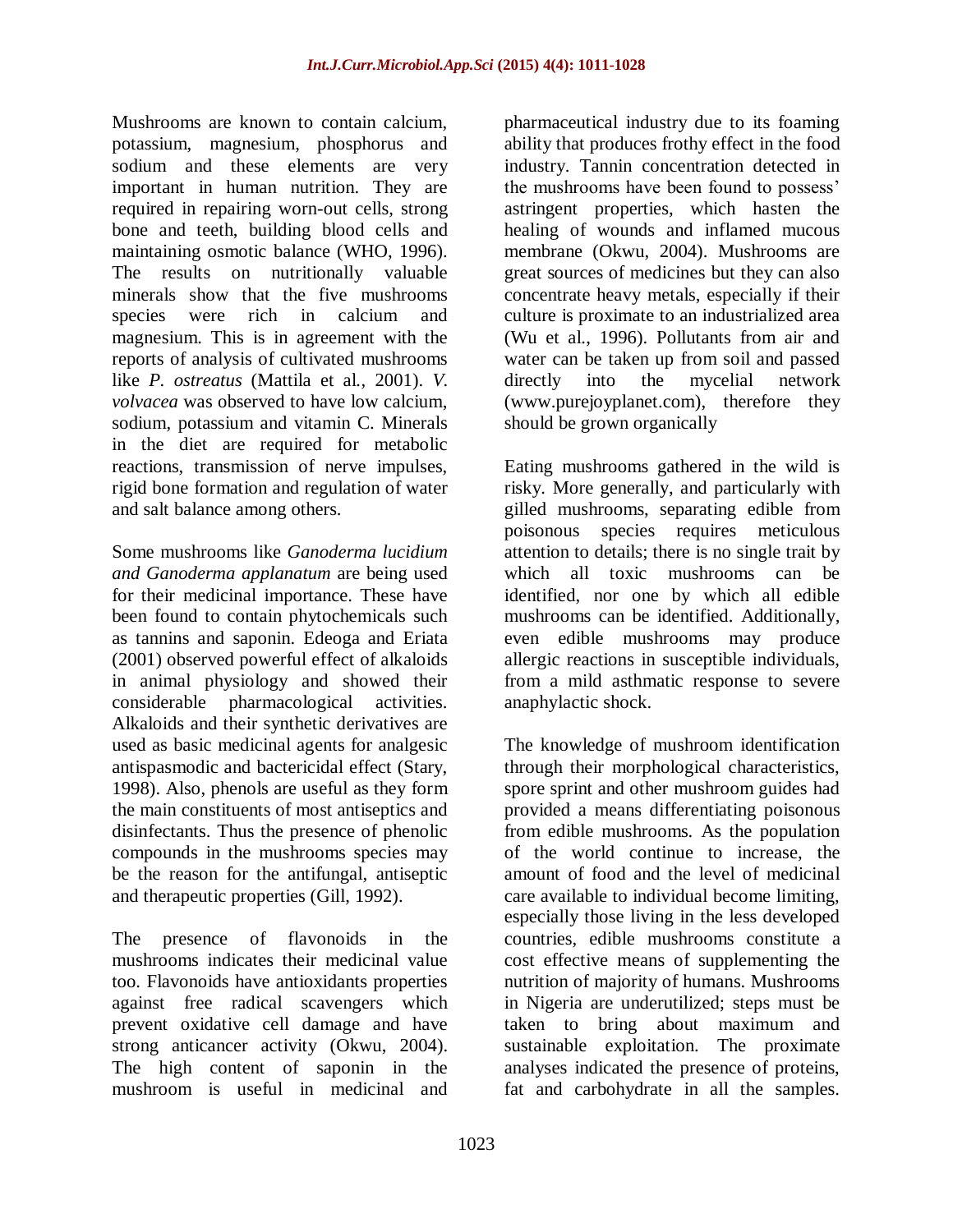Mushrooms are good sources of protein and carbohydrate which are of great demand in both man and animals. They serve as source of life and better energy source, they will therefore be suitable for diet formulation.

### **References**

- Adejumo, T.O. and Awosanya O.B. (2005). Proximate and Mineral Composition of four edible mushroom species in South Western Nigeria. African Journal of Biotechnology. 4 (10): 1084-1088.
- Adenipekun, C.O. (2008). Bioremediation of engine-oil polluted soil by Pleurotus tuber-regium Singer, a Nigerian whiterot fungus. African Journal of Biotechnology 7(1): 055-058.
- Alabi, R.O. (1991). Mycology and Nigerian culture: past, present and future. Proceedings of 1st Conference on African Mycology; Mauritius, June 10- 15, 1990. pp. 43-52.
- Aletor, V.A., (1990). Anti-nutritional factors in some Nigerian feedstuffs, herbage byproducts, crop residue and browse plants. A Monograph Prepared for the Presidential Task Force on Alternative Formulation of Livestock Feed Products Development, Quality, Evaluation and Health Implications. Cabinet Office, Lagos, Nigeria.
- Aletor, V.A. (1993). Allelochemicals in plant foods and feedingstuffs: 1. Nutritional Biochemical and physiopathological aspects in animal production. Veterinary and human toxicology 35 (1) 57-67.
- Aletor, V.A., (1995). Compositional studies on edible tropical specials of mushroom. Food Chem., 54: 256-268.
- Alofe, F.V, Odeyemi, A.O, Oke, O.L (1996). Three wild mushrooms from Nigeria Journal of microbiology, vol. 44, No 1, p.29-34.
- AOAC (1980). Official Methods of Analysis. 13th Edition. Association of Official Analytical Chemist. Washington D.C.
- AOAC (1990). Official Methods of Analysis. 15th Edn., Association of Official Analytical Chemists, Washington, DC., USA., pp: 200-210.
- AOAC (1995). Official Methods of Analysis. 16th Edn., Association of Official Analytical Chemists. Washington D.C.
- Ayodele, S.M. and Okhuoya, J.A. (2007). Nutritional and phytochemical screening of Psathyrella atroumbonata Pegler, a Nigerian edible mushroom. South African Journal of Science, 105: 158-160.
- Bano, Z., (1993). Food value of Mushrooms, Gram Prandyogiki, 3: 224-225.
- Bernas, E. and Jawarska G.Z. (2006). Edible mushrooms a source of valuable nutritive constituent Acta Sci. Pol. Technology Aliment.; 5: 5-20.
- Borchers A. T, Stern J. S, Hackman R. M, Keen C. L, Gershwin M. E.(1999) Minireview: Mushrooms, tumors and immunity. Proc Soc Exp Biol Med. 221:281–93.
- Bradstreet R.B. (1965). The Kjeldahl Method for organic Nitrogen, Academic Press, New York.
- Buyck B. (1994). Ubwoba: Les champignons comestibles de I'Ouest du Burundi. Administ. generale de la cooperation au develppement Rue du Trone, 4-1050 Bruxelles. Publication Agricole No 34.
- Chang, S.T. (1980). Mushrooms as Human Food. Bioscience 30, 399-401.
- Chang S.T, Buswell J.A. (1996). Mushroom Nutriceutical. World J. Microbial. Vol 12: 473-475 Rapid Science Publishers 1996.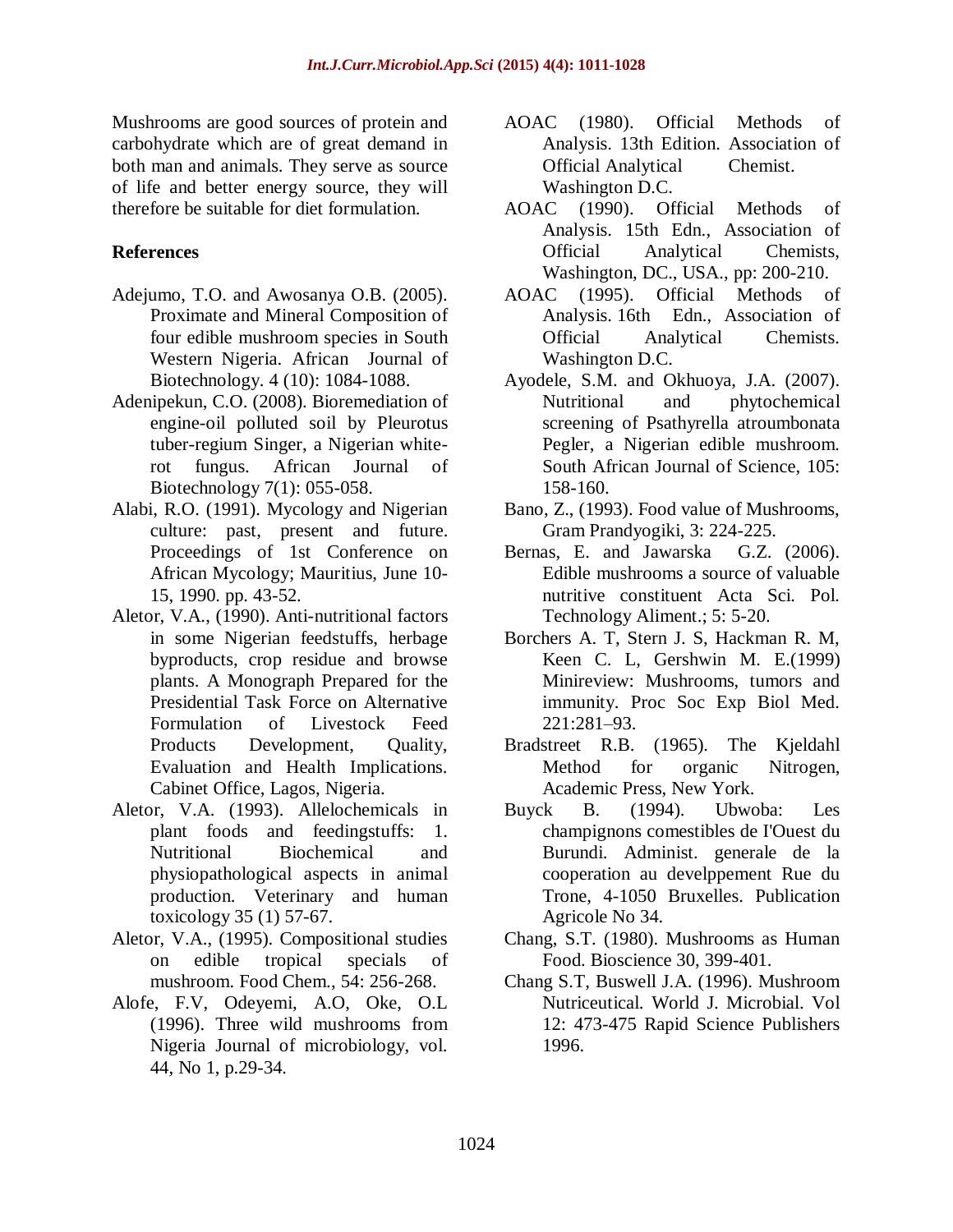- Chang S.T. and Miles P.G. (1989). Edible mushrooms and their cultivation florida, CRS Press, Inc. 1989: 27-38.
- Chang, S.T. and Miles, P.G. (1991). Recent trends in world production of cultivated edible mushrooms. The Mushroom Journal 503: 15- 18.
- Chirinang P and Intarapichet K-O. (2009). Amino acids and antioxidant properties of theoyster mushrooms, Pleurotus ostreatus and Pleurotus sajor-caju. Science Asia 35: 326 - 331.
- Chung M.T., Chung C.K., Jeong Y., and Ham S.S., (2010). Nutr Res Pract.; 4(3): 177-182.
- Crisan, E.V. and Sands A. (1978). Nutritional Value of Edible Mushrooms. In: The Biology and Cultivation of Edible Mushrooms, Chang, S.T. and W.A. Hayes (Eds.). Academic press, New York, pp: 137- 168.
- Das S.T. and Mukherjee J.A. (2007). Mushroom Biology and Mushroom Products, The Chinese University Press, Hong Kong,  $261 - 266$ .
- Delena T. (1999). Edible and useful plants of Texas and South west –A practical guide University of Texas Press, pp. 542.
- Dong Y, Yang M.M, Kwan C.Y (1997). "In vitro inhibition of proliferation of HL-60 cells by tetrandrine and Coriolus versicolor peptide derived from Chinese medicinal herbs", Life Sci 60 (8): 135–40.
- Edeoga H. O. & Eriata D. O. (2001). Alkaloids, Tannin and Saponin contents of some Nigerian medicinal plants. J. Med. Aromat Plant Sci. 23:344-349.
- Elliott, C.E. (1991). Reproduction In Fungi, First Edition.
- FAO. Food and Agriculture Organisation (1972). Food Composition Table for

use in East Asia. Food Agriculture Organisation U.N. Rome (1972).

- Fasidi, I.O. and M. Kadiri, 1990. Changes in nutritional content of two Nigerian mushrooms (T.robustus and L. subnudus) during sporophore development. Die Nahrung, 34: 415- 420.
- Fasidi I.O. and Olorunmaiye KS (1994). Studies on the requirements for vegetative growth of Pleurotus tuberregium (Fr.) Singer, a Nigerian mushroom. Food Chem. 50: 397.
- Fasidi, I.O., (1996). Studies on Valvariella escuenta (Mass) Singer, cultivation on agricultural waste and proximate composition of stored mushrooms. Food Chem., 55: 161-163.
- Flegg, P.B. (1992). Future strategies for mushroom production. Mushroom Research 1:13-18.
- Gill S. (1992). Ethnomedial uses of plants in Nigeria. University of Benin Press, Benin Nigeria, 276p.
- Härkönen M (1998). Uses of mushrooms by finns and karelian. Int. J. Circumpolar Health. 57 (1): 40-55.
- Härkönen M., Saarimäki T. and Mwasumbi L. (1995). Edible mushrooms of Tanzania. Karstenia 35 suppl. (ed. S. Stenroos), Helsinki.
- Ingold C.T. (1993). The biology of fungi, 6th revised edition Chapman and Hall, pp.197-206. Iowa Conservation Education Council, 1994.
- Jarosz-Wilkołazka A., Fink-Boots M., Malarczyk E, Leonowicz A. (1998). Formaldehyde as a proof and response to various kind of stress in some Basidiomycetes. Acta Biol. Hung 49: pp. 393-403
- Jedinak A, Dudhgaonkar S, Jiang J,Seindusty G, Silva D., (2010). Int Mol Med. 26 (5): 643-50.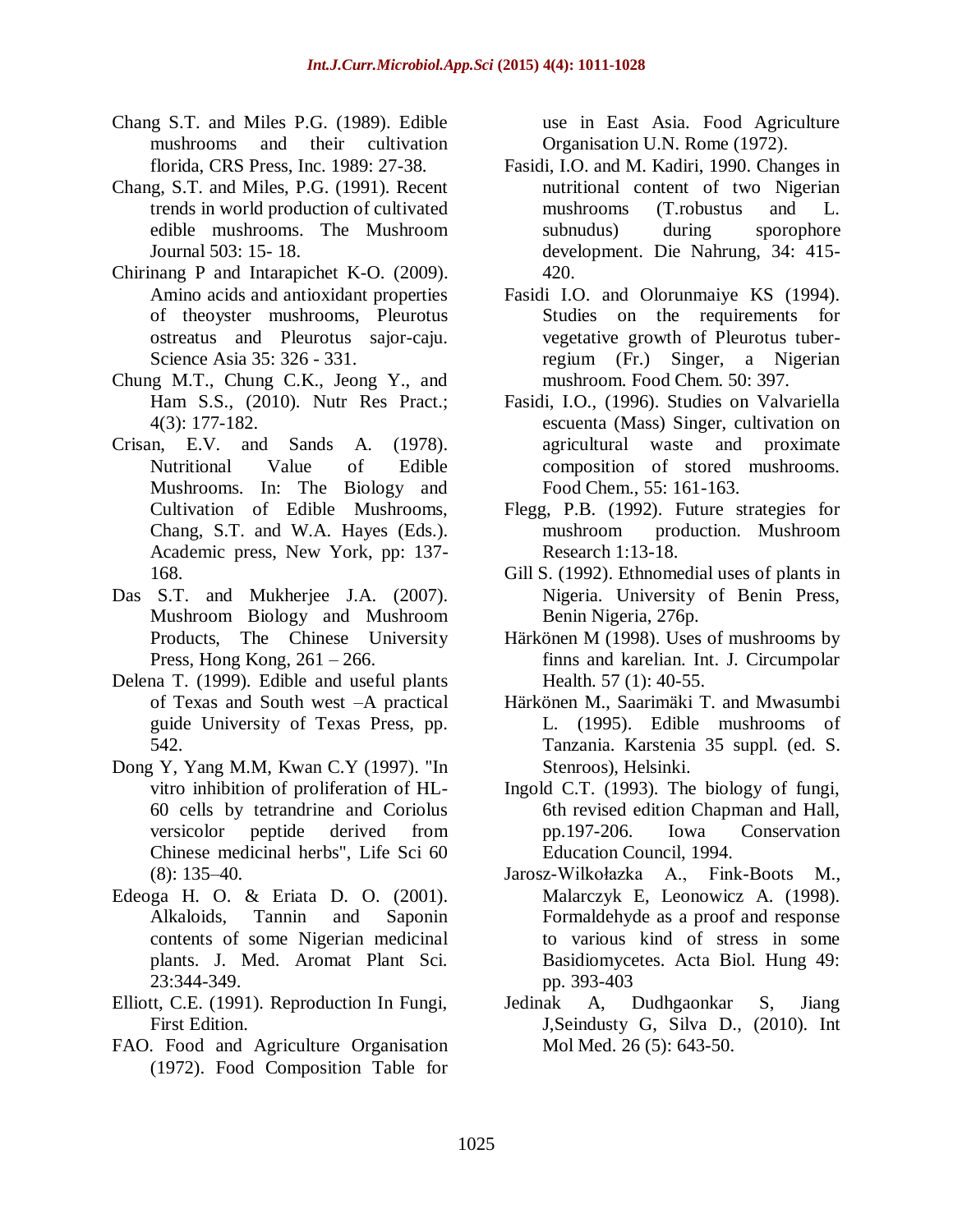- Jiskani M.M. (2001). Energy potential of mushrooms. The Dawn Economic and Business Review, p.4.
- Kalac, P. (2009). Chemical composition and nutritional value of European species of wild growing mushrooms: A review. Food Chem., 113: 9-16.
- Khowala S, and Sengupta, S. (1992). Secretion of b-glucosidase by Termitomyces clypeatus- Regulation by carbon catabolite product(s). Enzyme and Microbiol Technology. 14, 144-149.
- Kim H.M, Park M.K, Yun J.W. (2006). Culture pH affects exopolysaccharide production in submerged mycelial culture of Ganoderma lucidum. Appl Biochem Biotechnol. 134:249–62.
- Kim M.Y., Seguin P., Ahn J.K, Kim J.J., Chun S., Kim E.H. (2008). Phenolic compound concentration and antioxidant activities of edible and medicinal mushrooms from Kores. J. Agric Food Chem 56: 7265-7270.
- Kurasawa, S.L., J. Sugahana and J. Hayashi, (1982). Studies on dietary fibre of mushroom and edible wild plants. Nutr. Rep. Int., 26: 167-173.
- Labarère, J and G. U. Menini. (2000). Collection, Characterization, Conservation and utilization of mushrooms, germplasm resources in Africa. In: The Proceedings of the First International Congress for the Characterization, Conservation, Evaluation and Utilization of Mushroom Genetic Resources for Food and Agriculture. FAO, Bordeaux, France; 913.
- Manasseh A.T., Jombo, T.A.G.,Emanghe E.U., Oguntayo, O.B. (2012). Phytochemical properties of Ganoderma applanatum as potential agents in the application of nanotechnology in modern day medical

practice. Asian Pacific Journal of Tropical Biomedicine S580-S583.

- Manzi P, Gambelli L, Marconi S, Vivanti V, Pizzoferrato L. (1999). Nutrient in edible mushrooms: an interspecies comparative study. Food Chem. 65: 477-482.
- Marlow Foods Ltd., (2001). Quorn. http://www.quorn.com/uk/index.htm.
- Mattila P., Konko K., Eurola M., Pihlaya J.M., Astola J., Vahteristo L., Hietaniemi V., Kumpulainen J. (2001). Contents of vitamin, minerals elements, and some phenolic compounds in cultivated mushrooms J. Agric. Food Chem. 49: 2343-2348.
- Mazzio E.A. and Soliman K.F.A (2010). In vitro screening of tumoricidal properties of international medicinal herba. Part II. Phytother Res. 24 (12): 1813-1824.
- Mondal, S., Chakraborty, I., Rout, D. and Islam, S.S. (2006). Isolation and structural elucidation of a water soluble polysaccharide (PS-I) of a wild edible mushroom, Termitomyces striatus. Carbohydrate Research 341: 878–886.
- Obodai M. (1992). Comparative studies on the Utilization of Agriculture waste by some mushrooms (Pleurotus and Volvariella species). M. Phil. The University of Ghana, Legon 1992.
- Odebode S.O. (2005). Contributions of Selected Non-Timber Forest Products to Household Food Security in Nigeria. J. Food, Agric Environ. 3: 138-141.
- Oei, P., (1991). Mushroom cultivation with special emphasis on appropriate techniques for developing countries. Tool Publication III, pp: 52-60.
- Oei P, (2003.) mushroom cultivation appropriate technology for mushroom growers. Backhugs publisher. Leiden. The Netherlands.
- Ogundana, S.K., Fagade, O.E. (1982). Nutritive value of some Nigerian edible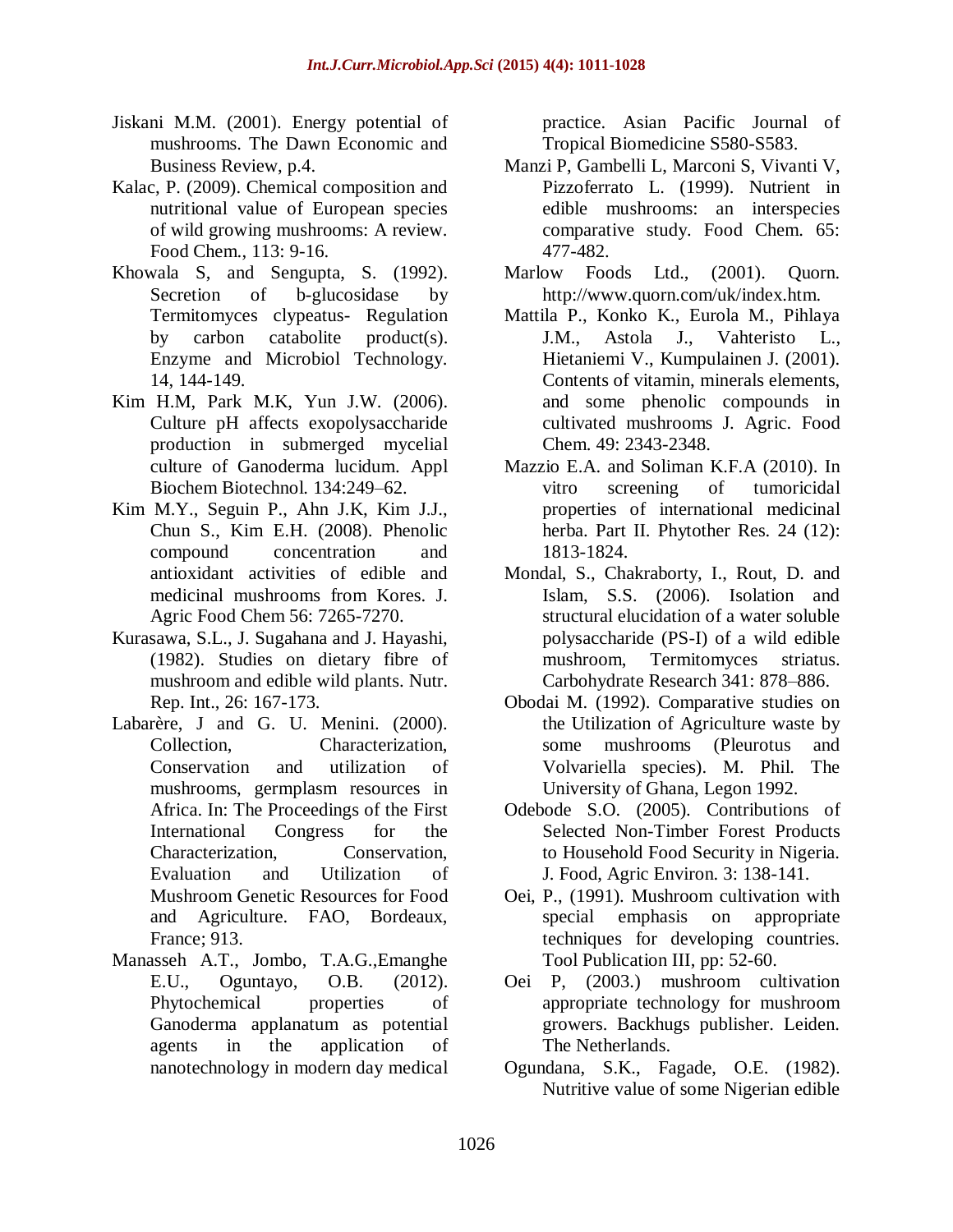mushrooms. Food chemistry: 8 (4) 263- 268.

- Okwu D. E. (2004). Phytochemicals and vitamin content of indigenous spices of South-eastern Nigeria. J. Sustain Agric. Environs. 6:30-34.
- Okhuoya, J. A. (1995). A low cost technique for the cultivation of Pleurotus tuberregium (Fr.) Singer in developing tropical countries. Mushroom Grower's Newsletter 4: 2-4.
- Okwulehie, I.C. and E.I. Odunze, (2004). Evaluation of the myco-chemical and mineral composition of some tropical edible mushrooms. J. Sustainable Agric. Environ., 6: 163-170.
- Ola, F.L., Oboh, G. (2000). Food value of two Nigerian edible mushrooms T.robustus and T.striatus. Journal of technoscience 4: 1-3.
- Ola, F.L.and Oboh, G. (2001). Nutrient distribution and zinc bioavailability. Estimation in some tropical edible mushrooms. Nahrung 45: 67-68.
- Osemwegie OO, Eriyaremu EG and Abdulmalik J. (2006). A survey of macrofungi in Edo/Delta region of Nigeria, their morphology and uses. Global J Pure and Applied Sci., 12 (2): 149 - 157.
- Osemwegie OO, Okhuoya JA, Oghenekaro AO, Evueh GA. (2010. Macrofungi Community in Rubber Plantation and a Forest of Edo State, Nigeria. J Appl. Sci. 10 (5): 391-398.
- Oso, B.A. (1975). Mushrooms and the Yoruba people of Nigeria. Mycologia 67(2):311-319.
- Oso, B.A. (1977). Pleurotus tuberregium from Nigeria. Mycologia 69: 271-279.
- Pearson, D. (1976). The chemical analysis of foods. 6th Edition. Chemical Publishing Company. New York. pp 169-172.
- Rambelli, A. and Menini, U.G. (1983). Manual on Mushroom Cultivation.

Food and Agricultural Organisation of the United Nations. Rome. Italy, pp: 68.

- Rai, R.D., Saxena, S., Upadhyay, R.C.and Sohi, H.S. (1988). Comparative nutritional value of various Pleurotus species grown under identical conditions. Mushroom. J. Tropics. 8:93-98.
- Sanchita S. (2008). Training report on Mushroom Cultivation ICAR Research Complex for Eastern Region, Patna, Indian. Food Chem. pp. 23-31.
- Sanmee R, Dell B, Lumyong P, Izumori K, Lumyong S. (2003). Nutritive value of popular wild edible mushrooms from northern Thailand. Food Chem. 84: 527-532.
- Sanodiya B. S, Thakur G. S, Baghel R. K, Prasad G. B, Bisen P. S. (2009). Ganoderma lucidum: A potent pharmacological macrofungus. Curr Pharm Biotechnol. 10(8):717–42.
- Smith, J., (1972). Commercial mushroom production process. Biochemistry, 7: 24-26.
- Stamets, P., (1993). Growing Gourmet and Medical Mushroom. Ten Speed Press Berkeley, CA. 610 pp.
- Stary F. (1998). The national guide to medicinal herbs and plants. Tiger Books International, London, pp. 12- 16.
- Thatoi, H. and Singdevsachan, S.K. (2014). Diversity, nutritional composition and medicinal potential of Indian mushrooms: A review. African Journal of Biotechnology. 13 (4): 523-545.
- Trinci, A.P.J. (1992). Myco-protein: A twenty-year overnight success story. Mycological Res., 96: 1-13.
- Valentão P., Lopes G., Valente M., Barbosa P., Andrade P., Silva B., Baptista, P., Seabra R.M. (2005). Quantitation of Nine Organic Acids in Wild Mushrooms. Journal of Agricultural